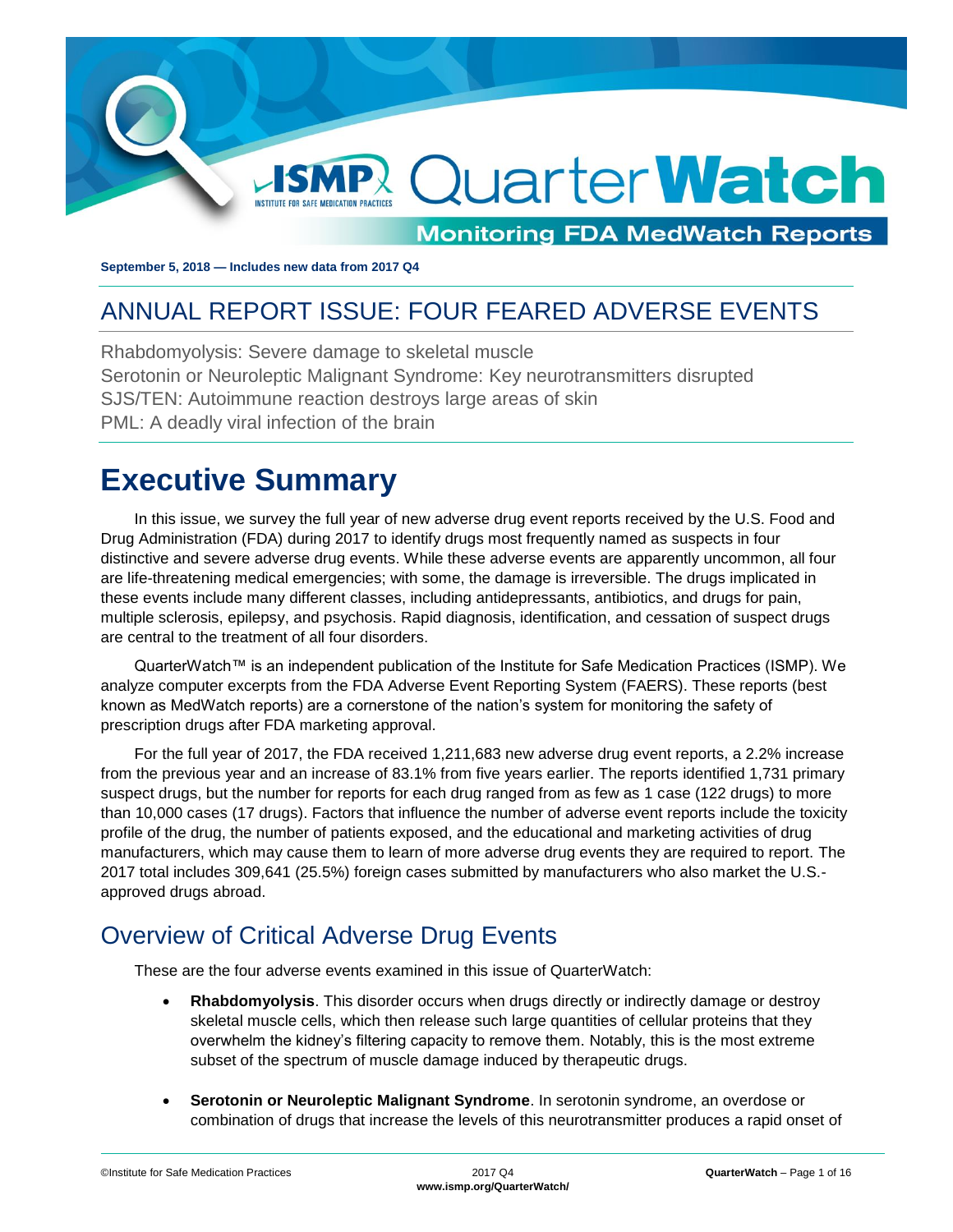abnormal behavior and thought, muscle spasms, and compromises of the autonomic nervous system. Neuroleptic malignant syndrome is largely similar except that drugs blocking dopamine receptors trigger the syndrome, and the abnormal muscle contractions are described as lead pipe rigidity.

- **Stevens Johnson Syndrome/Toxic Epidermal Necrolysis (SJS/TEN).** In this disorder, the body's immune system attacks and destroys the skin, producing a condition similar to severe burns. The difference between SJS and TEN is the extent of body surface area affected, with SJS limited to less severe cases where less than 10% of body surface is compromised.
- **Progressive Multifocal Leukoencephalopathy (PML).** This is an often-fatal viral infection of the brain that occurs when immunosuppressive drugs compromise the body's ability to hold a widely prevalent virus in check. Antibody studies indicate that the virus–John Cunningham virus or JCV–can be found in 50%-70% of the adult population. But both the initial infection and later latency are without symptoms until immune compromise allows the virus to attack and destroy the white matter of the brain.

#### Common Features

While common adverse drug events–for example, nausea–have many causes, in all conditions of interest, drugs are by far the most prominent cause. Unlike many adverse events, these conditions are rarely confounded by signs and symptoms of the underlying medical problem being treated. Some overlap occurs between these disorders. The uncontrolled muscle contractions of neuroleptic malignant syndrome can cause damage so severe that rhabdomyolysis also ensues. Some psychiatric drugs affect both serotonin and dopamine neurotransmitters and can contribute to both syndromes or make them difficult to distinguish.

#### Incidence Is Unknown

These severe adverse events share with many other harms of therapeutic drugs the limitation that their true rate of occurrence is unknown, and thus the 4,631 reported cases in 2017 do not provide reliable insights into how frequently they may occur in exposed patients. The QuarterWatch case count for 2017 is shown in Table 1. Although the number of unreported cases is unknown, these events are relatively uncommon, at least in these severe forms.

| Table 1. Cases reported to the FDA of four severe drug adverse events, 2017                   |           |              |                               |                      |
|-----------------------------------------------------------------------------------------------|-----------|--------------|-------------------------------|----------------------|
|                                                                                               | Number of | <b>FAERS</b> | Number of                     | <b>Most frequent</b> |
| Adverse drug event                                                                            | cases     |              | mortality rate suspect drugs* | reported suspect     |
| Rhabdomyolysis                                                                                | 1.549     | 12%          | 25                            | Atorvastatin         |
| Serotonin or Neuroleptic Malignant Syndrome                                                   | 1.485     | 11%          | 30                            | Sertraline           |
| Stevens-Johnson Syndrome/Toxic Epidermal Necrolysis                                           | 1.178     | 18%          | 20                            | Lamotrigine          |
| Progressive Multifocal Leukoencephalopathy                                                    | 419       | 29%          | 4                             | Natalizumab          |
| $\star \geq 10$ cases reported in 2017. One drug or one case could be in multiple categories. |           |              |                               |                      |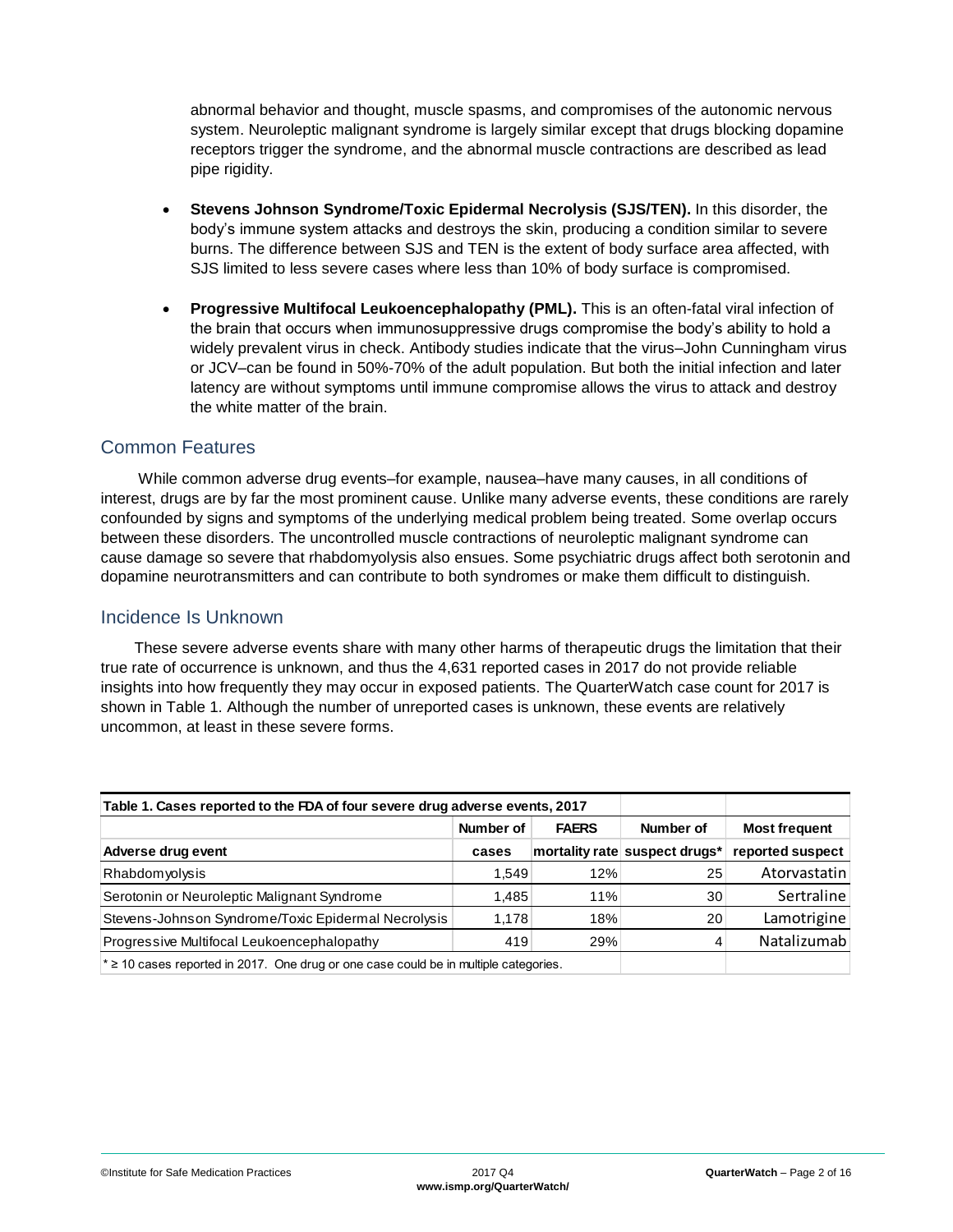#### Drug Risks of Note

The drugs that we describe as providing the strongest signals were identified in 10 or more cases reported in 2017, and with only a few exceptions were also cited in previously published case reports. This report also contains more detailed tables for the drugs identified for each of the four adverse drug events. However, these drugs of note emerged from our evaluation of the entire group of reports:

- **Lamotrigine and SJS/TEN**. This drug for epilepsy and bipolar disorder led all others in reported cases in 2017 (n = 128). Lamotrigine is also linked to other hypersensitivity reactions, including angioedema, other serious skin rashes, and multiorgan hypersensitivity. The prescribing information also includes warnings for sudden unexplained deaths, suicidal behavior and ideation, and blood disorders.
- **Statins and Rhabdomyolysis. T**hree of the five most frequently implicated drugs were atorvastatin  $(n = 114)$ , simvastatin  $(n = 97)$ , and rosuvastatin  $(n = 53)$ . Rhabdomyolysis captures only the most severe cases of muscle pain and damage, a documented but still poorly managed adverse effect of this class of drugs**.**
- **Aripiprazole and Four Adverse Effects.** This antipsychotic drug is notable for the breadth of its evident toxicity. It not only ranked No. 1 in neuroleptic malignant syndrome (n = 189), but also was a leading suspect in rhabdomyolysis ( $n = 83$ ), serotonin syndrome ( $n = 37$ ), and SJS/TEN ( $n = 16$ ). In addition, we have linked it to reports of pathological gambling and hypersexuality.
- **Tramadol and Serotonin Syndrome**. This opioid pain reliever was suspect in 37 cases of serotonin syndrome—which often occurs rapidly, especially when another drug affecting serotonin is added to those already being taken. Physicians are often unaware that tramadol is also a serotonin reuptake inhibitor, sharing this mechanism of action with many antidepressant drugs.

# <span id="page-2-0"></span>**The Adverse Event Reporting System**

Reports for these four adverse events reveal both strengths and weaknesses in the FDA regulations for manufacturer reporting of adverse drug events. The strength is the requirement for manufacturers to survey the medical literature regularly and forward published case reports. Published cases are typically of higher quality and completeness than spontaneous reports from other sources and frequently include formal causality assessments. For these adverse drug events, an unusually large fraction of cases was derived from the medical literature.

The weaknesses result from the lack of adequate guidance to ensure consistent reporting of the medical literature. In reviewing the published reports, we found cases where the drug had been administered but was not a suspect, but the manufacturer reported it anyway to be cautious. For generic drugs, one literature case can result in as many as five duplicate reports. FDA reporting guidances also do not specify a uniform format for literature citations.

## <span id="page-2-1"></span>About QuarterWatch Data

Our findings should be interpreted in light of the known limitations of a reporting system that does not collect data systematically. The submission of an individual report does not in itself establish that the suspect drug caused the event described—only that an observer suspected a relationship. While the sheer numbers of case reports have scientific weight, because of variation in reporting rates they reveal little about how frequently the events occur in the broader patient population. More complete disclaimers and descriptions of our criteria are included in the Methods Summary section of this report. A disclosure statement expands our description of this project and its staff.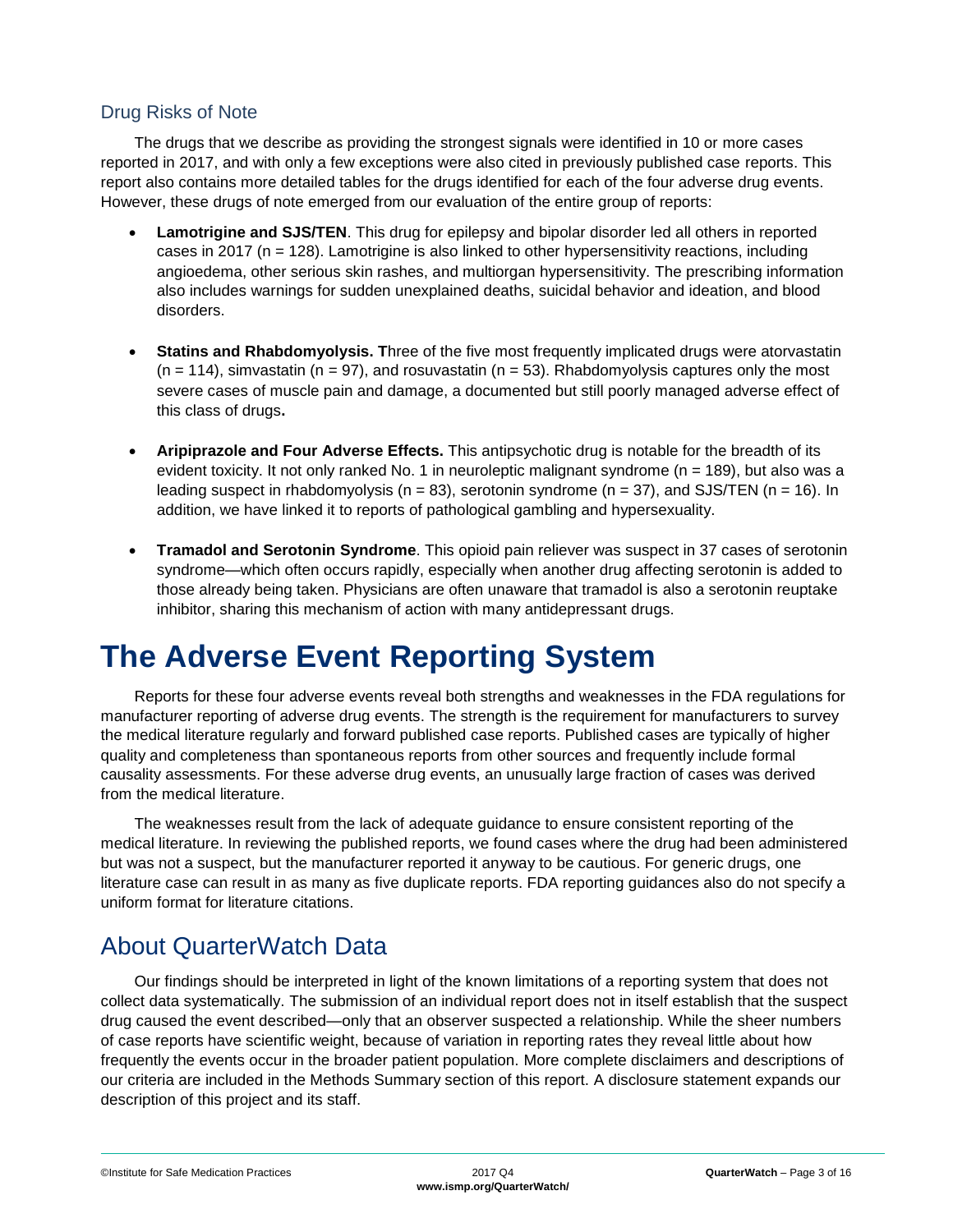### <span id="page-3-0"></span>**Conclusions**

The FDA Adverse Event Reporting System continues to be a vital and important tool for postmarket surveillance. Overall 5 of 21 FDA Drug Safety Communications in 2017 relied entirely or in part on FAERS data. But the system desperately needs an update. As of September 2018, the FDA indicates it is still working on a revision of its crucial guidance for reporting adverse drug events, a document last updated in 2001. No drafts for discussion have been released. As we have previously reported at length, the system has not been modernized to capture the changing information environment in the era of social media and other digital interactions.

This issue surveys four distinctive and severe adverse drug events. The positive news is that the FDA has devoted substantial scrutiny to these potentially lethal risks and insisted that most suspect drugs include clear warnings in the prescribing information for physicians. Also, warnings are often included in consumer Medication Guides. The negative perspective is that the FDA provides no information and has no published method for assessing how frequently these adverse events occur, and which drugs are most often the suspects. Because these events are distinctive, severe, and mostly drug-related, they are excellent candidates for study in the agency's Sentinel System or another electronic health records data system.

This report identifies four specific drug risks of note. For lamotrigine, risks of several forms of hypersensitivity are so great that physicians should consider safer alternatives to this widely used treatment. The findings for statins and rhabdomyolysis are linked to damage and destruction of skeletal muscles, and both consumers and physicians should be alert to symptoms, including more numerous but milder cases of muscle pain and damage. Aripiprazole was a strong suspect in four different severe adverse effects in addition to the toxicity it shares with other antipsychotic drugs. Finally, physicians should be aware that tramadol has substantial effects on serotonin reuptake and be alert to the possibility that concomitant use with most antidepressants could result in life-threatening episodes of serotonin syndrome.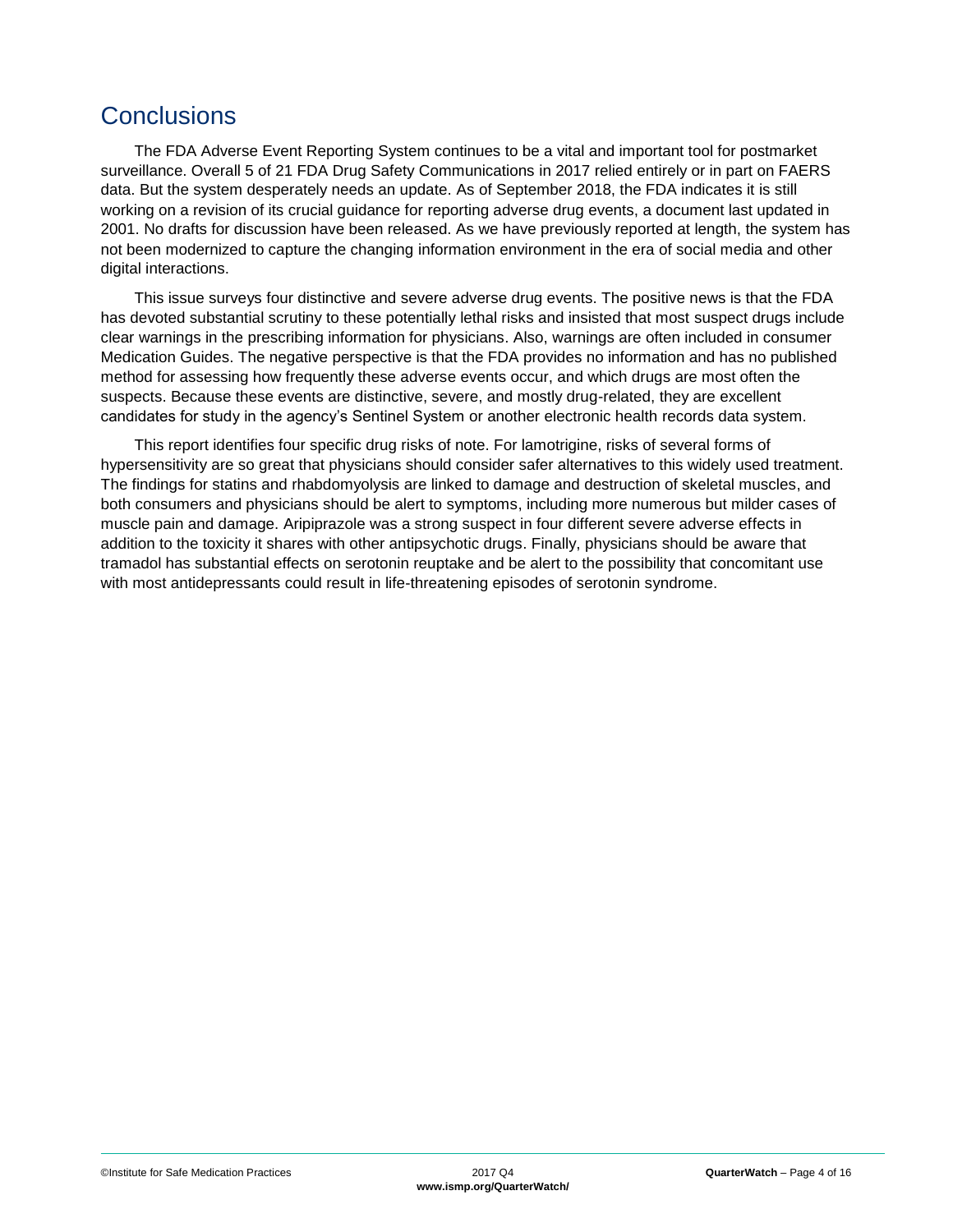#### **QUARTERWATCH PROJECT TEAM**

**Thomas J. Moore** Senior Scientist, Drug Safety and Policy, ISMP

**Michael R. Cohen, RPh, MS, ScD (hon), DPS (hon)** President, ISMP

**Curt D. Furberg, MD, PhD** Professor Emeritus of Public Health Sciences, Wake Forest University School of Medicine

**Donald R. Mattison, MD, MS** Chief Medical Officer Risk Sciences International

#### **MEDIA INQUIRIES**

**Renee Brehio** ISMP Public Affairs [rbrehio@ismp.org;](mailto:rbrehio@ismp.org) 614-376-0212

#### **CORRESPONDENCE AND SCIENTIFIC INQUIRIES**

**Thomas J. Moore** QuarterWatch Project Director Institute for Safe Medication Practices 815 King Street, Suite 302, Alexandria, VA 22314 tmoore@ismp.org

### **Contents**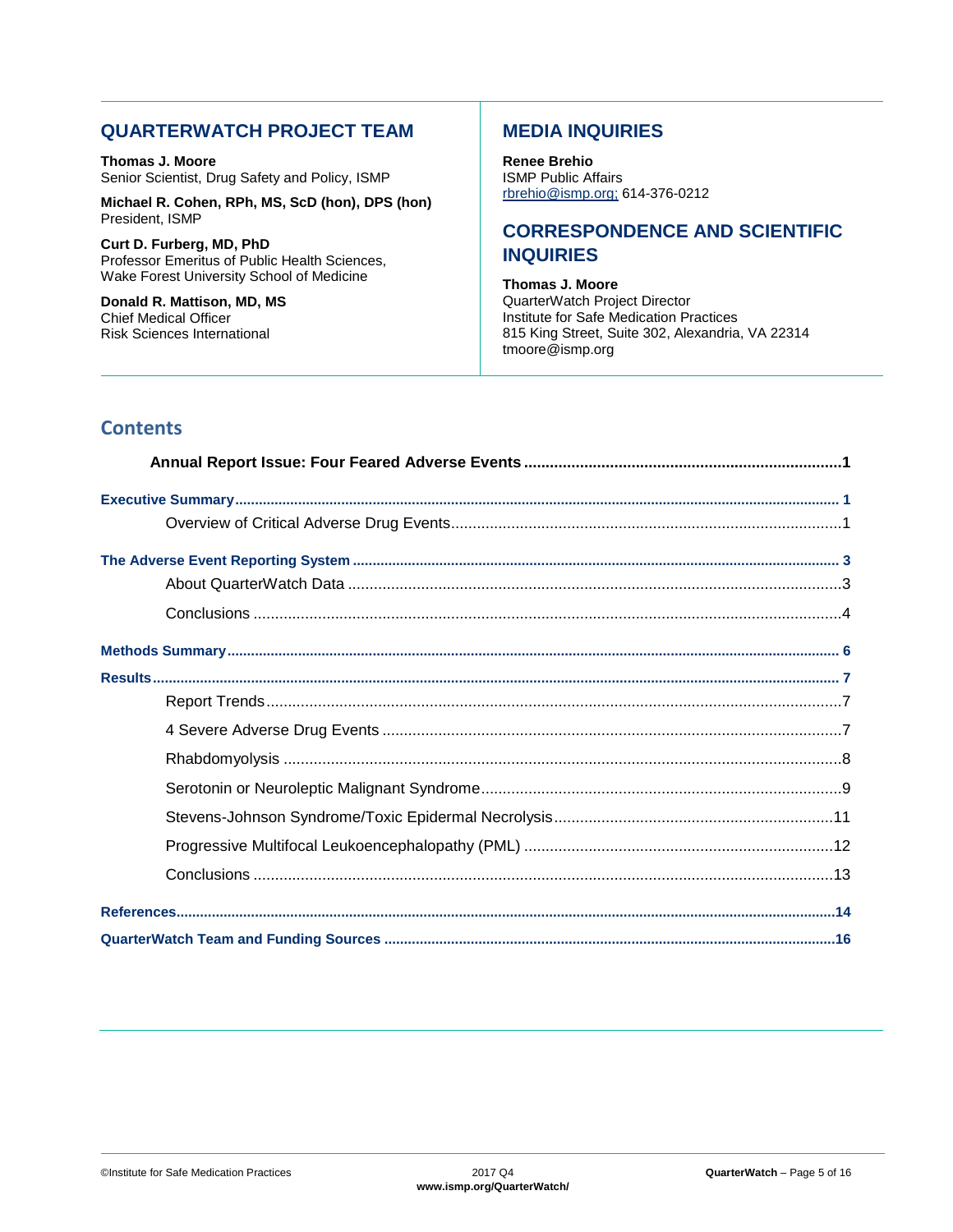# <span id="page-5-0"></span>**Methods Summary**

QuarterWatch monitors the safety of therapeutic drugs and biological products through analysis of adverse drug events reported to the FDA by consumers and health professionals, either directly to the agency or through drug manufacturers. The agency releases computer excerpts for research use on a quarterly basis, and these case reports are our primary data source.[1] A full description of our methodology is available on the QuarterWatch pages of the ISMP web site. [\(https://www.ismp.org/quarterwatch/methods\)](https://www.ismp.org/quarterwatch/methods)

The severity of the reported adverse event is classified as serious under FDA regulations if the case report specified an outcome of death, disability, hospitalization, required intervention to prevent harm, was life-threatening, or had other medically serious consequences.[2] Cases without these outcomes are classified as not serious, Only cases reported for the first time in 2017 were included in this analysis.

In these data, the adverse events reported are described by medical terms selected from the Medical Dictionary for Regulatory Activities (MedDRA), a terminology developed by the pharmaceutical industry to describe adverse events in clinical studies and postmarketing reports.[3] The MedDRA terminology also defines broader categories of adverse events that can include any of a list of more specific and related medical terms. We use these categories, called Standardized MedDRA Queries (SMQs), to identify possible cases of some adverse events.[4] We also group adverse event terms using a MedDRA category called High Level Terms (HLTs) that also combine several related but more specific medical terms. High Level Group Terms (HLGTs) combine several related HLTs, and System Organ Classes combine the terms into 27 categories. The QuarterWatch database was updated in November 2017 to MedDRA version 20.1.

Events in QuarterWatch are attributed to the product identified as the primary suspect drug in the most recent version of the case report. The drug names are standardized to drug ingredient names based on the National Library of Medicine's RxNorm terminology.[5] When cited in the text, tables, or charts, the brand name of drugs used is normally the one most frequently indicated on the case reports but may account for a small or large share of the actual reports identified. Unless specified, QuarterWatch does not distinguish dose, route of administration, or extended release and other formulations.

The tables of reported adverse event terms in this report provide counts of standardized adverse event Preferred Terms (PTs). However, each case report can contain one or more terms, including near synonyms (e.g., p*ain, abdominal pain*). The percentage for each term in the tables is the fraction of cases in which the term was found.

We report the number of prescriptions and patients prescribed selected drugs from our own analysis of published data from the Medical Expenditure Panel Survey.[6] It is the largest publicly available survey of prescription drug use with raw data made available annually by the Agency for Healthcare Research and Quality. The latest available data are for 2015.

During analysis of the four distinctive and severe adverse drug events that are the focus of this issue, we found that unusual numbers of adverse event reports were extracted from the published literature by drug manufacturers. This ranged from 20% for rhabdomyolysis cases to 37% for progressive multifocal leukoencephalopathy. To prevent an overcount we screened the literature reports and excluded cases where more than one manufacturer of a generic drug cited the same literature report for the same drug. In some instances, we found as many as four adverse event reports citing the same published case.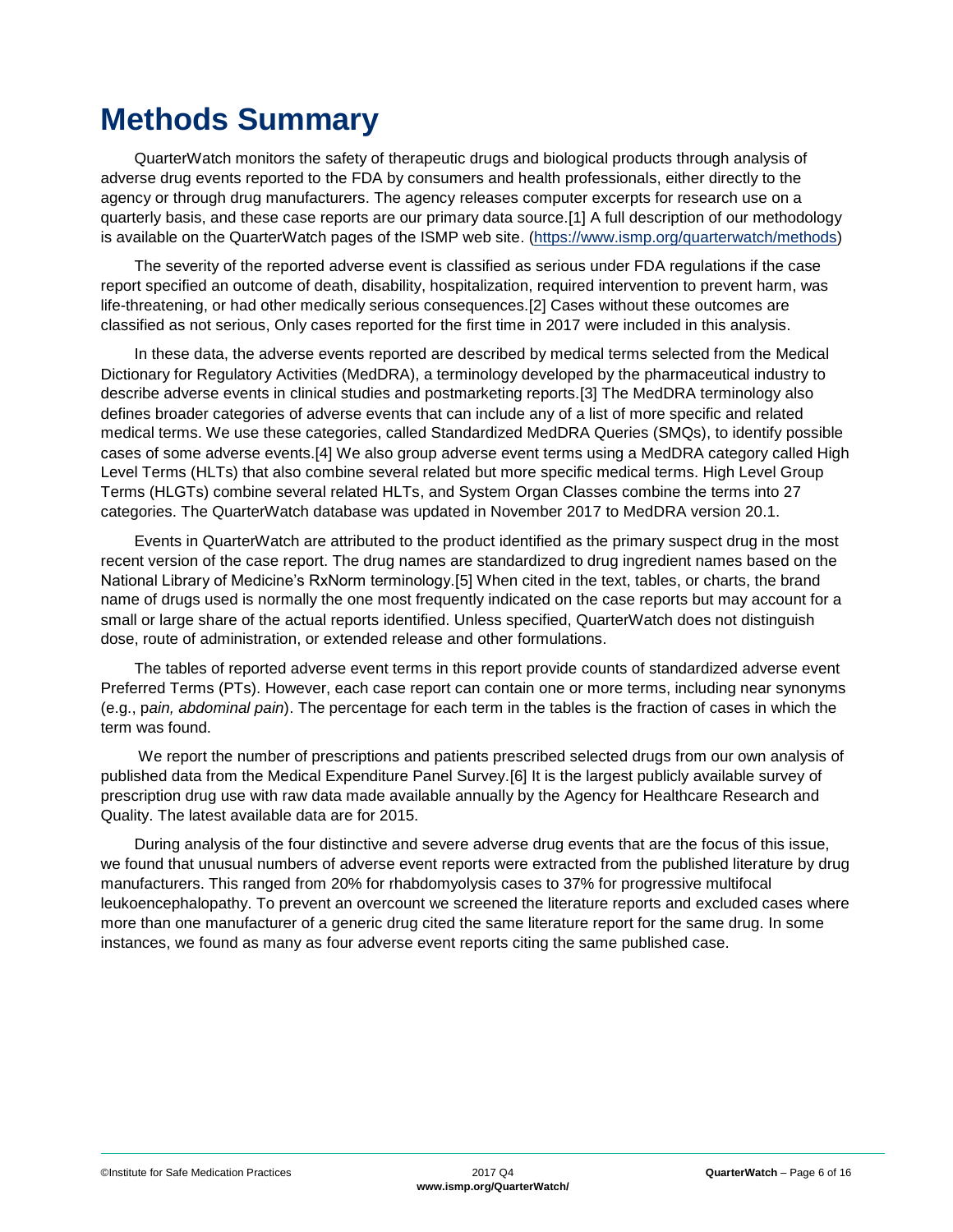# <span id="page-6-0"></span>**Results**

## <span id="page-6-1"></span>Report Trends

In 2017, the FDA received 1,211,683 new adverse drug event reports into its FDA Adverse Event Reporting System (FAERS), a 2.2% increase from the previous year and an 83.1% increase from five years earlier. This total can be divided into these categories: Serious, disabling and fatal events from the U.S. (27.0%), similar serious events from other countries (25.5%), and non-serious events (47.5%). The increase in reports can be attributed to these factors: (1) Because of the steady stream of new approvals, an increasing number of drugs are under postmarket surveillance; (2) In the internet era, there are more manufacturer channels of communication with patients and healthcare professionals, causing them to learn of more adverse drug events; (3) The FDA has approved more drugs with restricted distribution schemes, increasing contact with patients and revealing more adverse events; (4) An increasing share of foreign reports because of globalization of the pharmaceutical industry and consolidation into fewer and larger companies.

Among the most notable changes in the 2017 data were exceptional growth in reports made directly to the FDA rather than through drug manufacturers. The 2017 total was 61,296 direct reports, reflecting an increase of 21.7% over the prior year. Also, the steady growth of serious foreign reports meant that the share of reports from foreign countries (25.5%) nearly equaled domestic serious reports (27.0%).

## <span id="page-6-2"></span>Four Severe Adverse Drug Events

We surveyed a full year of new adverse drug event reports received by the FAERS during 2017 to identify the most frequently named suspect drugs in four distinctive and severe adverse drug events:

- Rhabdomyolysis
- Serotonin syndrome and neuroleptic malignant syndrome (NMS)
- Stevens-Johnson syndrome/toxic epidermal necrolysis (SJS/TEN)
- Progressive multifocal leukoencephalopathy (PML)

Overall, we identified 4,631 adverse event reports of these life-threatening medical emergencies and found the strongest signals for 79 drugs.\* The list of suspects is intended to highlight the highest risk drugs but is not comprehensive. More than 100 drugs have been linked to SJS/TEN alone,[7] and as many or more have effects on the serotonin neurotransmitters and might contribute to serotonin syndrome.[8]

Characteristics of the patients and reports, shown in Table 2, provide two insights into the common features of all four severe adverse drug events. The patient characteristics reveal little if anything about a vulnerable subpopulation; instead, they show that for the at-risk drugs these idiosyncratic reactions can occur across the entire patient population. Note that 60% of cases of serotonin syndrome occurred in females, likely reflecting higher utilization of antidepressant drugs. But the reverse was true for antipsychotic drugs, where use in schizophrenia is more common in males. While consumers typically account for half or more of all adverse event reports, they account for only 14%-25% of these cases. Likely the higher proportion of cases from health professionals reflects the challenging nature of treatment of these medical emergencies and interest in unusual cases. But it also implies substantial under-reporting, since few consumers could be unaware these events had occurred.

l

<sup>\*</sup> A drug was counted twice if it had events in two categories.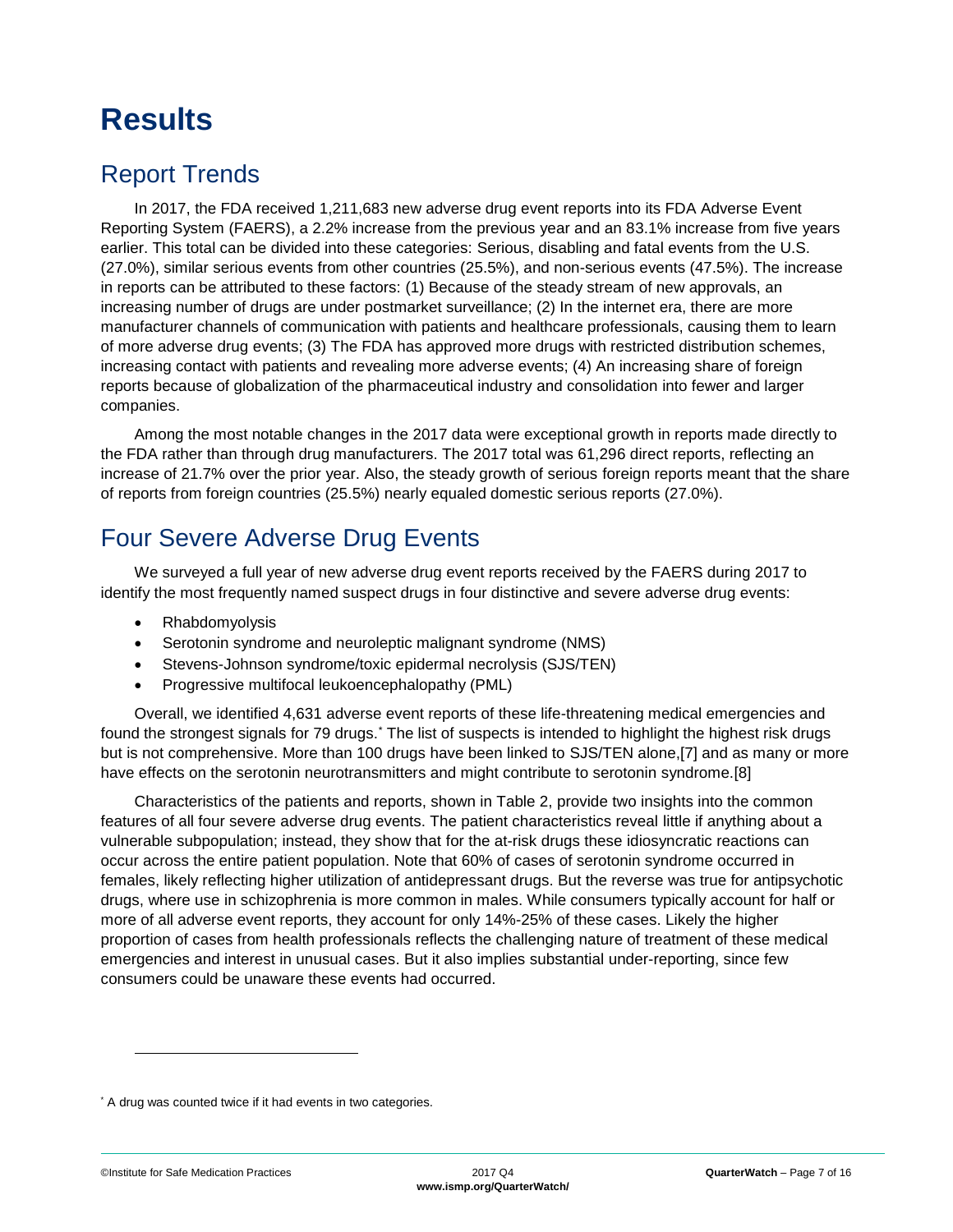While this may be the first comprehensive survey of these important adverse drug events, there are also limitations in our primary data source, the 2017 adverse drug event reports. Overall, we found that the report quality for these distinctive adverse events was higher than average. In particular, case reports in the published literature rank among the highest quality assessments of specific drug harms to be found in any form of reporting. However, we also observed problems in the extraction of these literature reports into FAERS electronic submissions. First, we found some drugs used for treatment of these events listed as suspects in the manufacturer reports because they were listed among the drugs identified as being administered to the patient at some point. Also, for generic drugs, more than one manufacturer may have submitted the same published case. While we screened the literature reports for duplicate citations, some inconsistently described duplicate cases may have been overlooked. Finally, given that tens of millions of consumers were exposed to the leading suspect drugs, and adverse event reports numbered in a few thousand, these data provide some assurance that these severe reactions are relatively rare. However, there are insufficient data to attempt to estimate under-reporting.

| Table 2. Patient and report characteristics, key severe adverse drug events, 2017        |                  |             |                  |            |                 |
|------------------------------------------------------------------------------------------|------------------|-------------|------------------|------------|-----------------|
|                                                                                          | Rhabdom volvs is | SJS/TEN     | Serotonin syndr. | NMS        | <b>PML</b>      |
| Total cases                                                                              | 1,549            | 1,178       | 735              | 750        | 419             |
| Patients                                                                                 |                  |             |                  |            |                 |
| Age, median, IQR**                                                                       | 58 (41-70)       | $50(25-66)$ | 50 (27-63)       | 47 (27-61) | $51(41-65)$     |
| Gender, % female                                                                         | 38               | 57          | 60               | 39         | 57              |
| Source                                                                                   |                  |             |                  |            |                 |
| Consumer, %                                                                              | 14               | 20          | 25               | 24         | 10 <sup>1</sup> |
| Heath professional,%                                                                     | 95               | 88          | 86               | 76         | 90              |
| From literature.%                                                                        | 20               | 24          | 31               | 21         | 37              |
| * NMS = Neuroleptic malignant syndrome; PML = Progressive multifocal leukoencephalopathy |                  |             |                  |            |                 |
| ** Interguartile range (25th and 75th percentile)                                        |                  |             |                  |            |                 |

### <span id="page-7-0"></span>Rhabdomyolysis

In 2017, we identified 1,549 adverse event reports for rhabdomyolysis—the extensive and potentially life-threatening breakdown of skeletal muscle cells. We found the strongest signals for 25 drugs, including 3 statins for cholesterol-lowering, 7 antipsychotic drugs, and 4 diverse drugs for pain (Table 3). While many of

these drugs were known suspects, we also identified two novel and recently approved drugs, a checkpoint inhibitor to treat cancers, nivolumab, and a combination cardiovascular product for chronic heart failure, sacubitril-valsartan.

### The Event Defined

Many drugs have the unwanted capacity to damage and destroy skeletal muscle cells. The problem begins when drugs impair the function of the primary energy source of muscle cells, adenosine triphosphate (ATP).[9] If the interference with ATP is substantial, the muscle's ability to relax and contract is compromised. Ultimately the muscle cell disintegrates and releases its contents into the bloodstream. One signal that this process is occurring is high levels of the enzyme creatine kinase, which is released by skeletal muscle cells that are damaged or destroyed.[10] In addition, the disintegrating cells also release myoglobin, a distinctive protein that stores oxygen in muscle cells.

| Table 3. Strong signals for<br>rhabdomyolysis, 2017* |       |  |
|------------------------------------------------------|-------|--|
| <b>Suspect drug</b>                                  | Cases |  |
| Statins                                              | 264   |  |
| ATORVASTATIN                                         | 114   |  |
| SIMVASTATIN                                          | 97    |  |
| ROSUVASTATIN                                         | 53    |  |
| <b>Antipsychotics</b>                                | 184   |  |
| ARIPIPRAZOLE                                         | 83    |  |
| <b>QUETIAPINE</b>                                    | 23    |  |
| <b>RISPERIDONE</b>                                   | 19    |  |
| OLANZAPINE                                           | 19    |  |
| PALIPERIDONE                                         | 18    |  |
| <b>CLOZAPINE</b>                                     | 12    |  |
| HALOPERIDOL                                          | 10    |  |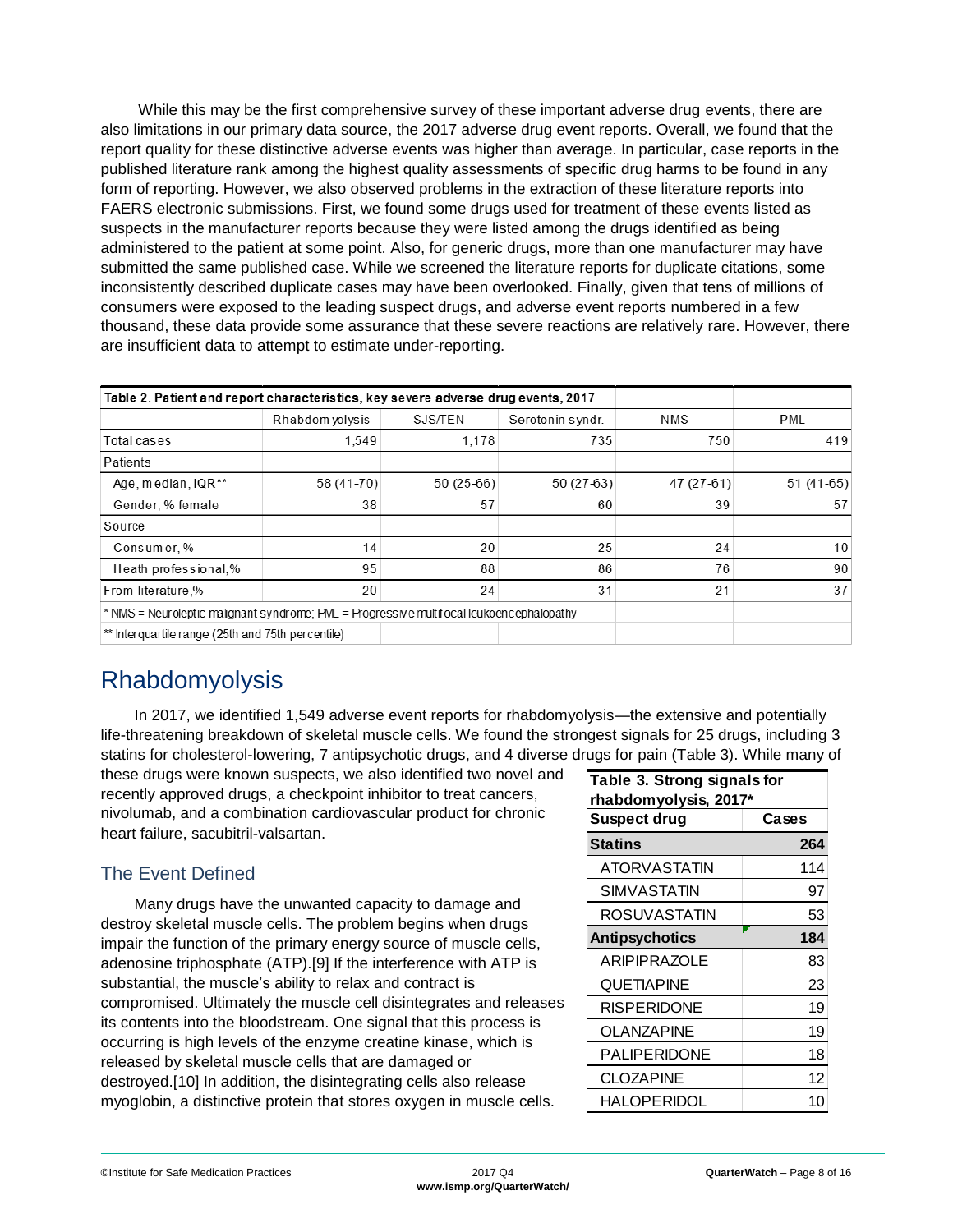Rhabdomyolysis occurs when destruction of skeletal muscle cells is so extensive that it threatens to cause kidney failure because the organ cannot filter out the large quantities of myoglobin and other cellular proteins that have been released. The condition is often defined as the appearance of myoglobin in the urine and elevated levels of creatine kinase 5-10 times the upper limit of normal (ULN).[11] [12] Thus, rhabdomyolysis falls at the extreme end of a spectrum of muscle damage that can occur from multiple causes, including extreme exertion, traumatic injury, and substance abuse, notably opioids. Symptoms and signs may include muscle pain, dark urine (from myoglobin), fever, vomiting, and muscle cramping. The release of calcium, potassium, and sodium from disintegrating cells can trigger potentially life-threatening heart rhythm disorders.

Management includes identifying and discontinuing the cause of muscle damage, preventing kidney failure, restoring normal body fluid balance, and correcting any elevation of electrolytes sodium, potassium and calcium.

### Drugs Implicated

Rhabdomyolysis was notable for the large number of drugs implicated, and the large populations of patients exposed. The strongest suspect drugs are shown in Table 3. The cholesterollowering statins accounted for the largest proportion of cases, and atorvastatin accounted for the most reports of all drugs. All the major statins were implicated, except that pravastatin–with

| Table 3, continued           |    |
|------------------------------|----|
| Pain                         | 86 |
| METHADONE                    | 30 |
| <b>ACETAMINOPHEN</b>         | 24 |
| PREGABALIN                   | 17 |
| <b>GABAPENTIN</b>            | 15 |
| <b>Epilepsy</b>              | 77 |
| <b>LEVETIRACETAM</b>         | 64 |
| <b>LAMOTRIGINE</b>           | 13 |
| <b>Oncology</b>              | 40 |
| <b>NIVOLUMAB</b>             | 25 |
| <b>TRABECTEDIN</b>           | 15 |
| Antidepressants              | 25 |
| <b>SERTRALINE</b>            | 13 |
| <b>VENLAFAXINE</b>           | 12 |
| <b>Other</b>                 | 68 |
| <b>METFORMIN</b>             | 20 |
| <b>DAPTOMYCIN</b>            | 15 |
| <b>FUROSEMIDE</b>            | 12 |
| <b>AMLODIPINE</b>            | 11 |
| SACUBITRIL; VALSARTAN        | 10 |
| *2 10 reported cases in 2017 |    |

five cases in 2017–did not meet our strong signal criteria. In addition, cerivastatin was withdrawn in 2001 because of excess risk of death from rhabdomyolysis.

Also prominent were seven of the most widely prescribed antipsychotic drugs. Most of these 184 cases were secondary to another life-threatening adverse drug reaction, neuroleptic malignant syndrome, which is discussed later in this report.

Also notable were strong signals for two more recently approved drugs. Nivolumab is among a group of new cancer drugs called immune checkpoint inhibitors that open tumor and other cells to attack by T cells by blocking a key signaling protein. Growing evidence shows treatment can also result in T cell attacks on muscles and body organs.[13] Sacubitril-valsartan is a new combination product for heart failure and had clinical trial evidence of possible muscle harm.

While this report identifies the 25 leading suspects with the strongest signals, overall 179 different drugs accounted for 2 or more reports in 2017.

## <span id="page-8-0"></span>Serotonin or Neuroleptic Malignant Syndrome

Serotonin syndrome and neuroleptic malignant syndrome (NMS) share many similarities and some notable differences.[14] [15] Both involve important neurotransmitters that help mediate many body functions, notably mood, behavior, body temperature, heartbeat, digestion, blood pressure, and voluntary and involuntary muscle movements. Both syndromes involve life-threatening disruptions of the central nervous system. Both are caused by psychiatric or analgesic drugs that target serotonin receptors or, in the case of neuroleptic malignant syndrome, dopamine receptors.

The specific signs and symptoms that can be present in either syndrome may involve one or several different dysfunctions of the CNS. They may involve erratic or irregular heartbeats, drooling, irregular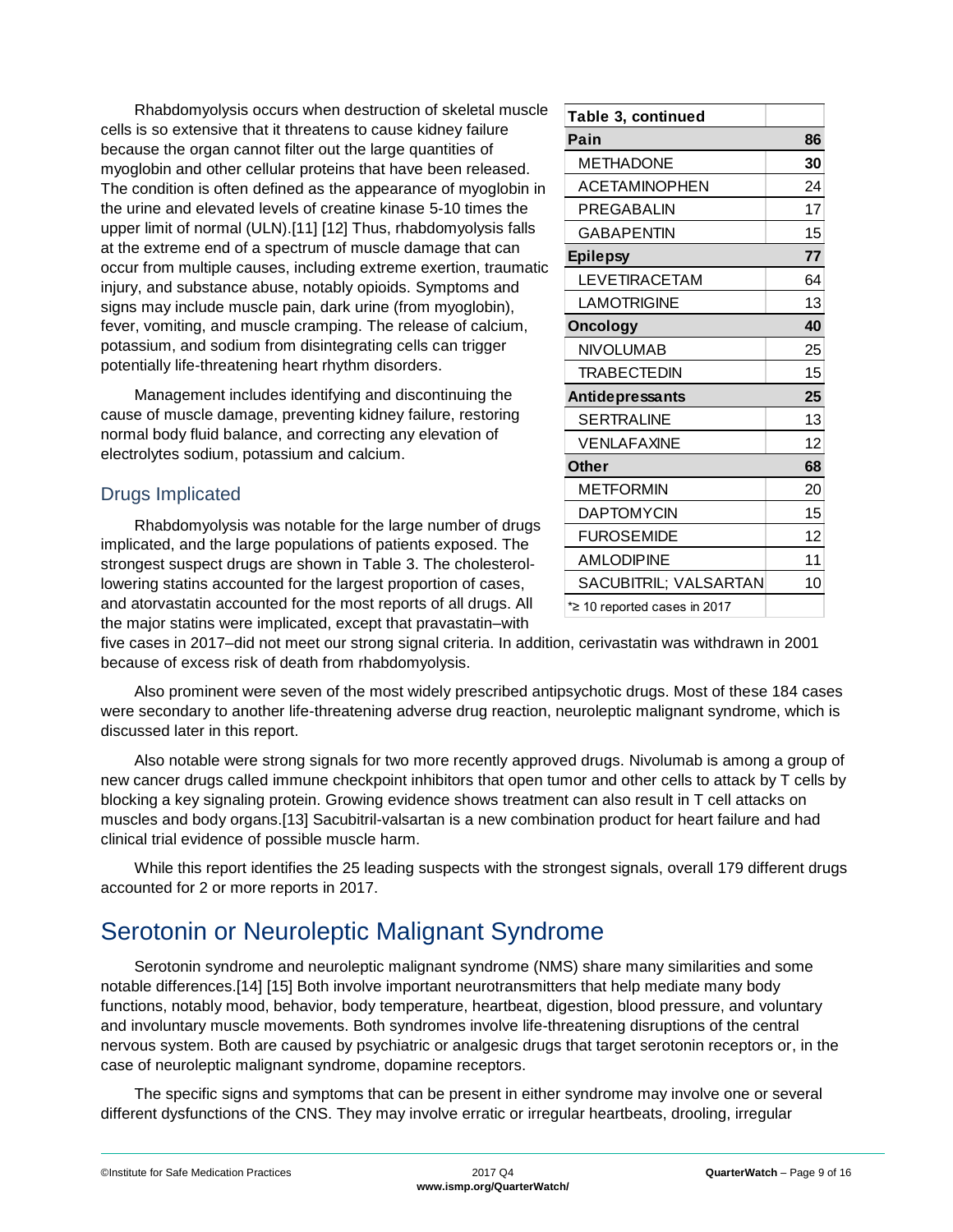breathing, loss of control over body temperature, mostly fever but sometimes hypothermia. The most common symptom is loss of normal muscle control, or clonus, causing painful spastic or continuous muscle contractions that can be so severe that muscle cells are damaged and leak their contents, causing rhabdomyolysis. As might be expected of neurotransmitter dysfunction, these syndromes can also involve altered mental status that can range from confusion to a coma.

The onset of both syndromes can be very rapid, with serotonin syndrome often occurring within hours of drug consumption, and NMS within a few days. The key components of management for both is to stabilize the abnormal and erratic behavior of the CNS, and then identify and remove the causal drug agents.

#### Serotonin Syndrome

As the name implies, serotonin syndrome is linked to drugs that alter serum levels of serotonin. The most widely used suspects are antidepressants, most of which interfere with the normal reuptake of serotonin, which is normally present for milliseconds in the synaptic cleft between neurons before being reabsorbed.[16] But other drugs also affect serotonin. Tramadol, one of the most widely used opioids, also impedes serotonin reuptake.[17] Also involved is the over-the-counter cough medicine dextromethorphan, and anti-nausea medications that block serotonin receptors, notably ondansetron and granisetron.[18] The extensive use of drugs with an effect on serotonin means that the population exposed numbers tens of millions.

Serotonin syndrome appears to be uncommonly identified as being caused by a single serotonergic drug at therapeutic doses. The most commonly reported causes are interactions between multiple serotonergic drugs, or accidental or intentional drug overdoses. The syndrome varies widely in severity and can range from mild hypertension or disruption of the normal heartbeat (which might not be obviously linked to the suspect drugs) to agitation, hallucinations, fever, vomiting, diarrhea, and spastic muscle contractions. The psychiatric symptoms can sometimes be mistaken for a worsening of the mental disorder being treated.

### Neuroleptic Malignant Syndrome

Neuroleptic malignant syndrome or NMS occurs among drugs that block dopamine receptors as one of their mechanisms of action, primarily antipsychotic drugs.[19] This adverse event is a life-threatening medical emergency that occurs at normal therapeutic doses, usually within a few days of starting treatment or switching between antipsychotic drugs.[20] It can also occur on abrupt withdrawal of the drugs, and with other drugs that affect normal dopamine neurotransmission.

The hallmark symptoms are disturbed mental functioning, lead pipe muscle rigidity, and loss of control over body temperature, usually fever. It shares with serotonin syndrome a compromise of the autonomic nervous system with effects on heartbeat, breathing, blood pressure, and other body functions. Treatment includes immediate cessation of the dopamine-blocking agent and urgent management of the disrupted body functions such as heartbeat and blood pressure.

| Table 4. Strong signals for          |       |  |  |
|--------------------------------------|-------|--|--|
| serotonin and neuroleptic            |       |  |  |
| malignant syndromes, 2017            |       |  |  |
| <b>Suspect drugs</b>                 | Cases |  |  |
| <b>Serotonin Syndrome</b>            | 284   |  |  |
| Antidepressants<br><b>SERTRALINE</b> | 63    |  |  |
| <b>VENLAFAXINE</b>                   | 50    |  |  |
| <b>FLUOXETINE</b>                    | 35    |  |  |
| <b>ESCITALOPRAM</b>                  | 29    |  |  |
| <b>DULOXETINE</b>                    | 26    |  |  |
| <b>CITALOPRAM</b>                    | 22    |  |  |
| <b>VORTIOXETINE</b>                  | 21    |  |  |
| <b>PAROXETINE</b>                    | 20    |  |  |
| <b>BUPROPION</b>                     | 18    |  |  |
| Antipsychotics                       | 82    |  |  |
| <b>ARIPIPRAZOLE</b>                  | 37    |  |  |
| QUETIAPINE                           | 31    |  |  |
| OLANZAPINE                           | 14    |  |  |
| Opioids                              | 47    |  |  |
| TRAMADOL                             | 37    |  |  |
| TAPENTADOL                           | 10    |  |  |
| Other                                | 61    |  |  |
| LINEZOLID                            | 17    |  |  |
| METHYLPHENIDATE                      | 12    |  |  |
| ONDANSETRON                          | 11    |  |  |
| LITHIUM                              | 11    |  |  |
| SODIUM OXYBATE                       | 10    |  |  |
| Neuroleptic Malignant Syndrome*      |       |  |  |
| Antipsychotics                       | 497   |  |  |
| <b>ARIPIPRAZOLE</b>                  | 189   |  |  |
| OLANZAPINE                           | 95    |  |  |
| QUETIAPINE                           | 77    |  |  |
| RISPERIDONE                          | 50    |  |  |
| <b>HALOPERIDOL</b>                   | 34    |  |  |
| CLOZAPINE                            | 31    |  |  |
| PALIPERIDONE                         | 21    |  |  |
| *Antipsychotic drugs only            |       |  |  |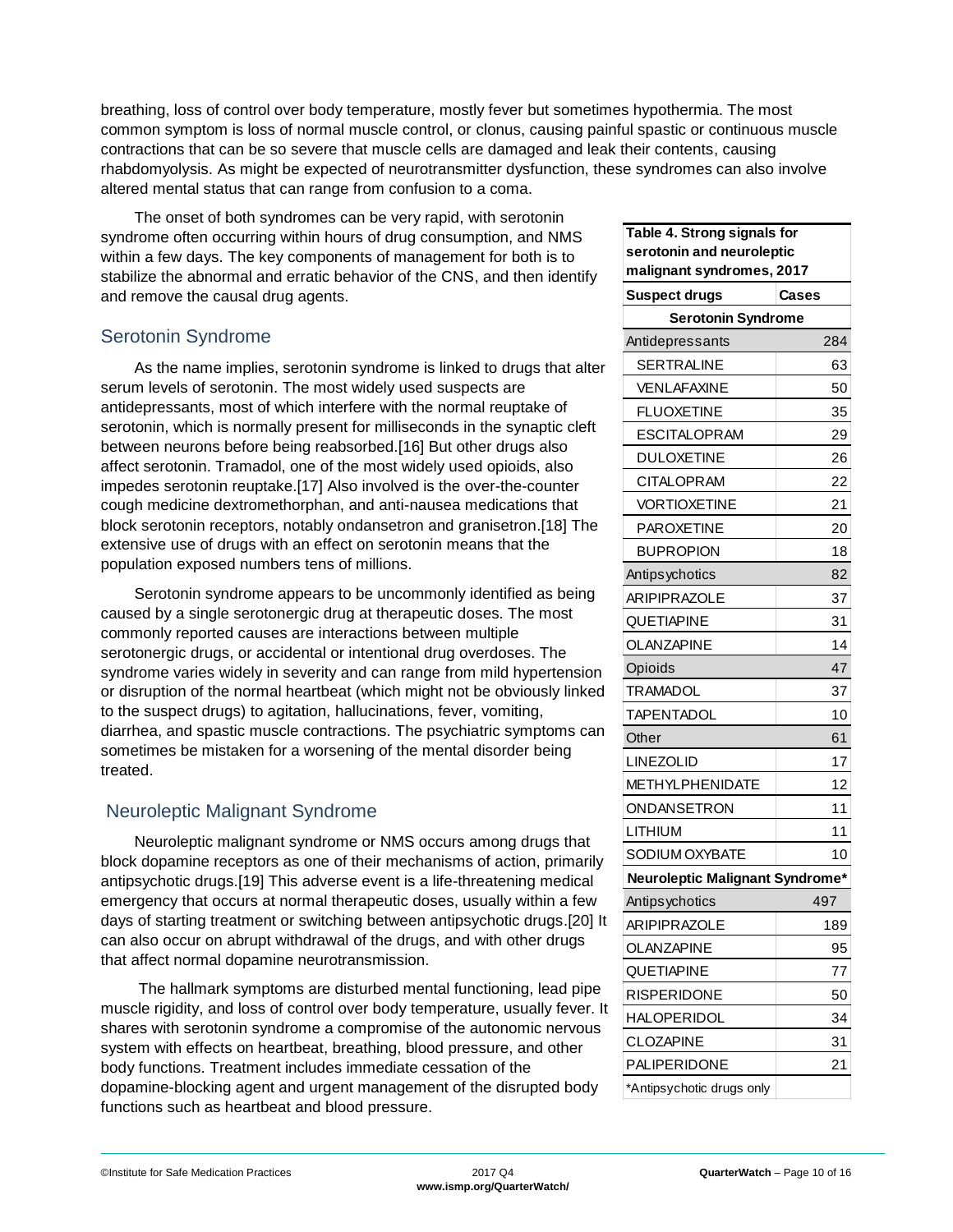In the literature, the crude estimates of mortality from neuroleptic malignant syndrome are approximately 10%.[21] In the FEARS adverse event data for 2017, 16% of reported cases resulted in patient death.

#### Confusion and Crossover Between Syndromes

The similarity in symptoms between the two syndromes, according to reviews, leads to confusion in diagnosing the correct one.[14] The cases are also confounded by polypharmacy, among consumers simultaneously taking antidepressant, antipsychotic, and possibly other drugs. Still another layer of complication arises because some antipsychotic drugs have effects on both dopamine and serotonin receptors, notably aripiprazole. Furthermore, the muscle contractions of NMS are so severe that seven antipsychotics also were listed among the strongest signals for rhabdomyolysis.

#### The FAERS Data

The 19 drugs identified as having the strongest signals for serotonin syndrome and the 7 antipsychotics that are strong suspects for NMS are shown in Table 4. While our case definition for NMS was limited to drugs that block dopamine receptors, we also identified cases for valproic acid ( $n = 15$ ), lithium ( $n = 14$ ), and 3 antidepressants, sertraline (n = 13), mirtazapine (n = 12), and paroxetine (n = 11). Even the FDA warnings for antidepressant drugs such as paroxetine express uncertainty as to which of the two syndromes may occur.[22]

## <span id="page-10-0"></span>Stevens-Johnson Syndrome/Toxic Epidermal Necrolysis

Stevens-Johnson syndrome (SJS) is likely the oldest known severe skin disorder caused primarily by drugs, with the first two cases described in 1922 by two New York City physicians, A.M. Stevens and F.C.

Johnson.[23] The symptoms were then--and are now- severe, disfiguring, and painful. This autoimmune disorder develops when dermal cells are attacked and killed by T cells and natural killer (NK) cells.[24] Blister-like skin lesions develop (Stevens and Johnson described it as resembling scalding) on the face, eyes, and genitals, and may extend to skin on large areas of the body. The outer skin layers slough off when even slightly rubbed, a finding known as Nikolsy's sign. SJS is now defined as the subset of the least severe cases in which less than 10% of the body surface area (BSA) is affected. If more than 30% of BSA is affected, the same disorder is defined as Toxic Epidermal Necrolysis (TEN), with the remaining percentages called SJS/TEN overlap. The disorder develops over a mean of 8 days, beginning with a rash and ending with the maximum detachment of skin. Recent cohort studies suggest the mortality rate ranges from 12% for the least severe cases to 49% for TEN cases with large BSA effects.[25]

Drugs are the primary but not exclusive cause of SJS/TEN, with more than 100 drugs implicated in published studies. Incidence is very rare, measured in a few cases per million patient-years in populations without adjustment for exposure, but up to 0.04% of patients exposed to lamotrigine in clinical trials.[26] Some of the newer and potent oncology drugs (see below)–many targeting the immune system–may have much higher event rates.

| Table 5. Strong signals for Stevens-Johnson<br>syndrome/toxic epidermal necrolysis, 2017 |       |  |
|------------------------------------------------------------------------------------------|-------|--|
| <b>Suspect drug</b>                                                                      | Cases |  |
| <b>LAMOTRIGINE</b>                                                                       | 128   |  |
| SULFAMETHOXAZOLE; TRIMETHOPRIM                                                           | 50    |  |
| <b>ALLOPURINOL</b>                                                                       | 43    |  |
| <b>IBUPROFEN</b>                                                                         | 39    |  |
| <b>ACETAMINOPHEN</b>                                                                     | 39    |  |
| <b>CARBAMAZEPINE</b>                                                                     | 34    |  |
| <b>NIVOLUMAB</b>                                                                         | 23    |  |
| <b>PHENYTOIN</b>                                                                         | 22    |  |
| <b>PEMBROLIZUMAB</b>                                                                     | 20    |  |
| VANCOMYCIN                                                                               | 18    |  |
| <b>LENALIDOMIDE</b>                                                                      | 17    |  |
| <b>OMEPRAZOLE</b>                                                                        | 16    |  |
| <b>ARIPIPRAZOLE</b>                                                                      | 16    |  |
| <b>CIPROFLOXACIN</b>                                                                     | 15    |  |
| <b>VALPROIC ACID</b>                                                                     | 13    |  |
| <b>LEVETIRACETAM</b>                                                                     | 13    |  |
| <b>DICLOFENAC</b>                                                                        | 13    |  |
| <b>FLUCONAZOLE</b>                                                                       | 12    |  |
| <b>COBIMETINIB</b>                                                                       | 12    |  |
| <b>CLINDAMYCIN</b>                                                                       | 10    |  |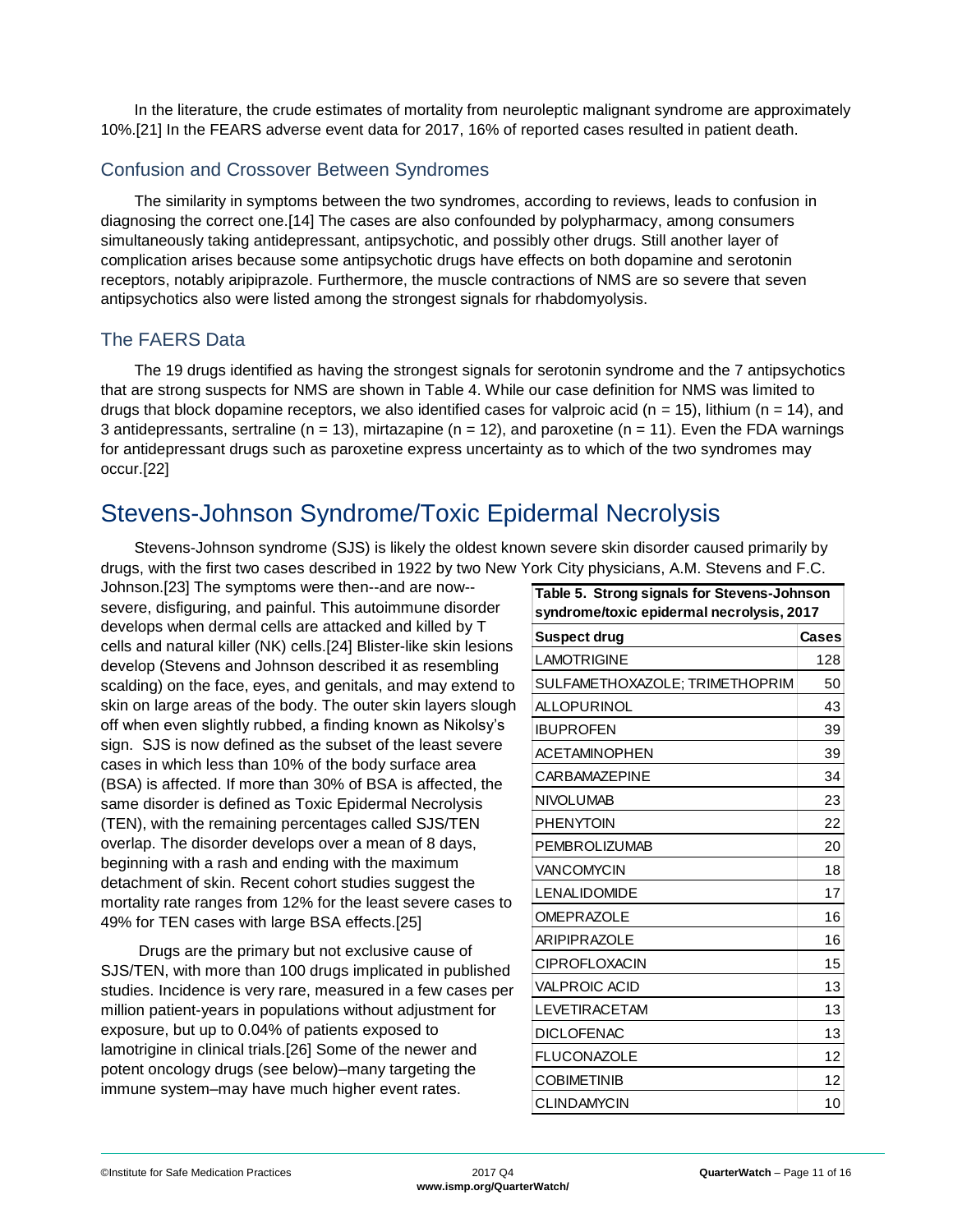#### Signals From 2017 FAERS Data

In the 2017 adverse drug event data we identified 20 drugs with the strongest signals meeting our criteria. The strong suspects are shown in Table 5. These and other reports highlight the high risk of lamotrigine. We noted also that cases were reported for some of the most widely used of all therapeutic drugs: ibuprofen, acetaminophen, and omeprazole. Our 2017 list also includes three recently approved oncology drugs with much smaller patient populations: nivolumab, pembrolizumab, and cobimetinib. While our strongest signals were linked to 20 drugs, the 2017 FAERS data identified 134 additional drugs with 2 to 9 reported cases. Notable among these possible suspects were 4 of the most widely used antibiotics, amoxicillin (n = 9), levofloxacin (n = 8), clarithromycin (n = 8), and azithromycin (n = 7).

## <span id="page-11-0"></span>Progressive Multifocal Leukoencephalopathy (PML)

Lurking harmlessly in the bodies of 50%-70% of the population is a small DNA virus called the John Cunningham virus (JCV).[27] [28] First infection usually occurs in childhood, producing no clinical symptoms. The virus remains latent throughout life, but detectable through assays that reveal the presence of antibodies, evidence that the immune system has detected and acted against it. However, some specific immunosuppressant drugs–mostly monoclonal antibodies–disable the body's viral defense to JCV in some patients. The latent virus is activated and spreads, notably to the brain. The consequences are a potentially fatal brain infection called progressive multifocal leukoencephalopathy or PML.

The symptoms and signs of PML are changes in behavior, confused thinking, problems speaking, impaired gait, and visual disturbances. They are the result of extensive viral lesions in the white matter of the brain. The primary damage is to the myelin-producing cells. The diagnosis is confirmed through repeated magnetic resonance imaging of the brain to identify the spreading lesions, and the presence of JCV. While there are no documented antiviral treatments, survival is improved through reactivating the immune system. In the 1980s PML was seen frequently in the most severely immunocompromised HIV patients, and a primary cause of 1%-5% of HIV deaths.[29] Published studies report incidence figures based on extremely limited samples of identified cases, but range from about 1 per 1,000 patients taking natalizumab for multiple sclerosis, to 1 per 32,000 for rituximab, an oncology drug.

### The FAERS Reports

In 2017 we identified 419 reported cases of PML with a case fatality rate of 29%, the highest for any of the four severe adverse events in this study. A large fraction (34.2%) were extracted from the international medical literature and overall, 74% were foreign. The strongest signals were seen in these drugs:

- **Natalizumab (n = 154).** This monoclonal antibody treatment for multiple sclerosis (MS) and Crohn's disease became one of the best studied and best-known causes of PML. It was withdrawn in 2005 after 3 patients died of PML in clinical trials, and then reintroduced in 2006 with some of the most prominent and dire warnings among all drugs. It was also one of the early drugs with a restricted distribution program, which required enrollment of both patients and prescribers. Because of this and other patient support programs, it is likely that a greater proportion of cases occurring are reported to the FDA.
- **Rituximab (n = 59).** This monoclonal antibody treatment is approved for non-Hodgkin's lymphoma, chronic lymphocytic leukemia, and rheumatoid arthritis. It has boxed warnings for PML, death after the first infusion, SJS/TEN, and reactivation of hepatitis B. In 2017 it had also 9 reported cases of SJS/TEN and 34 cases of agranulocytosis.
- **Fingolimod (n = 20).** This immunosuppressant treatment for MS is available with none of the highly prominent warnings or restrictions of natalizumab. It includes PML as 1 of 11 warnings about severe adverse effects, which also include other viral infections, heart block, skin cancer, macular edema, respiratory effects, and liver injury.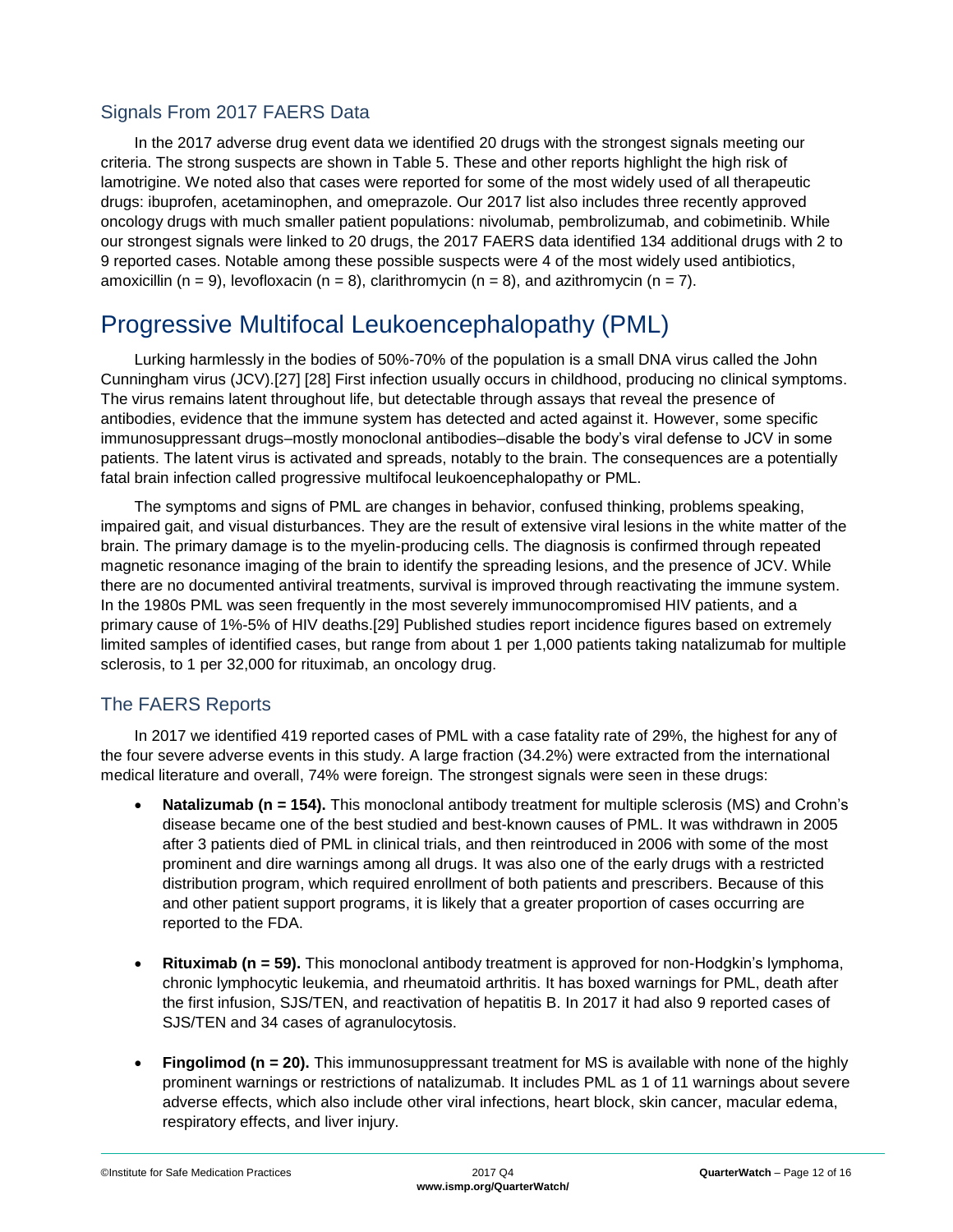• **Mycophenolate (n = 10)**. This immunosuppressant drug is used to prevent rejection of organ transplants. It is associated with reactivation of several viral infections, including JCV, cytomegalovirus, and hepatis B and C.

#### Other Treatments for Multiple Sclerosis

We identified smaller numbers of reports for two other treatments for MS, dimethyl fumarate ( $n = 5$ ), and alemtuzumab (n = 4). Alemtuzumab has a restricted distribution program similar to natalizumab, but because of its risk of potentially life-threatening infusion reactions and cancer. Overall, 35 more drugs were possible suspects, each accounting for 2 to 9 case reports in 2017.

### <span id="page-12-0"></span>**Conclusions**

The suspect drugs identified in this report include some of the most widely used therapeutic medications, including ibuprofen, omeprazole, and metformin. While more research is needed to identify when certain patients are vulnerable to these life-threatening adverse reactions, the incidence is likely measured in cases per million patients for most drugs. On the other hand, the risks for certain other drugs appear so disproportionate that alternative treatments should be considered. These drugs include natalizumab for multiple sclerosis, lamotrigine for epilepsy and bipolar disorder, and aripiprazole for psychosis and treatment-resistant depression. In the case of rhabdomyolysis, the definition of the disorder captures only a relatively small fraction of cases where therapeutic drugs damage and destroy skeletal muscle cells, but not so extensively as to overwhelm the kidneys. Drug harm to muscle cells is an underestimated risk of therapeutic drugs because of limited monitoring and sparse research.

The most important unanswered questions in these data are how many cases are in fact occurring but are not reported, and the extent to which family practice and emergency department physicians are trained to be aware of the presenting symptoms. Given such distinctive adverse events that usually involve hospitalization, estimating the extent of diagnosed cases could be addressed with the FDA's Sentinel System, with its access to millions of patient health records. Better management of these devastating adverse events requires much better information about the number of injuries that are occurring, why some patients are vulnerable, and the most likely suspect drugs.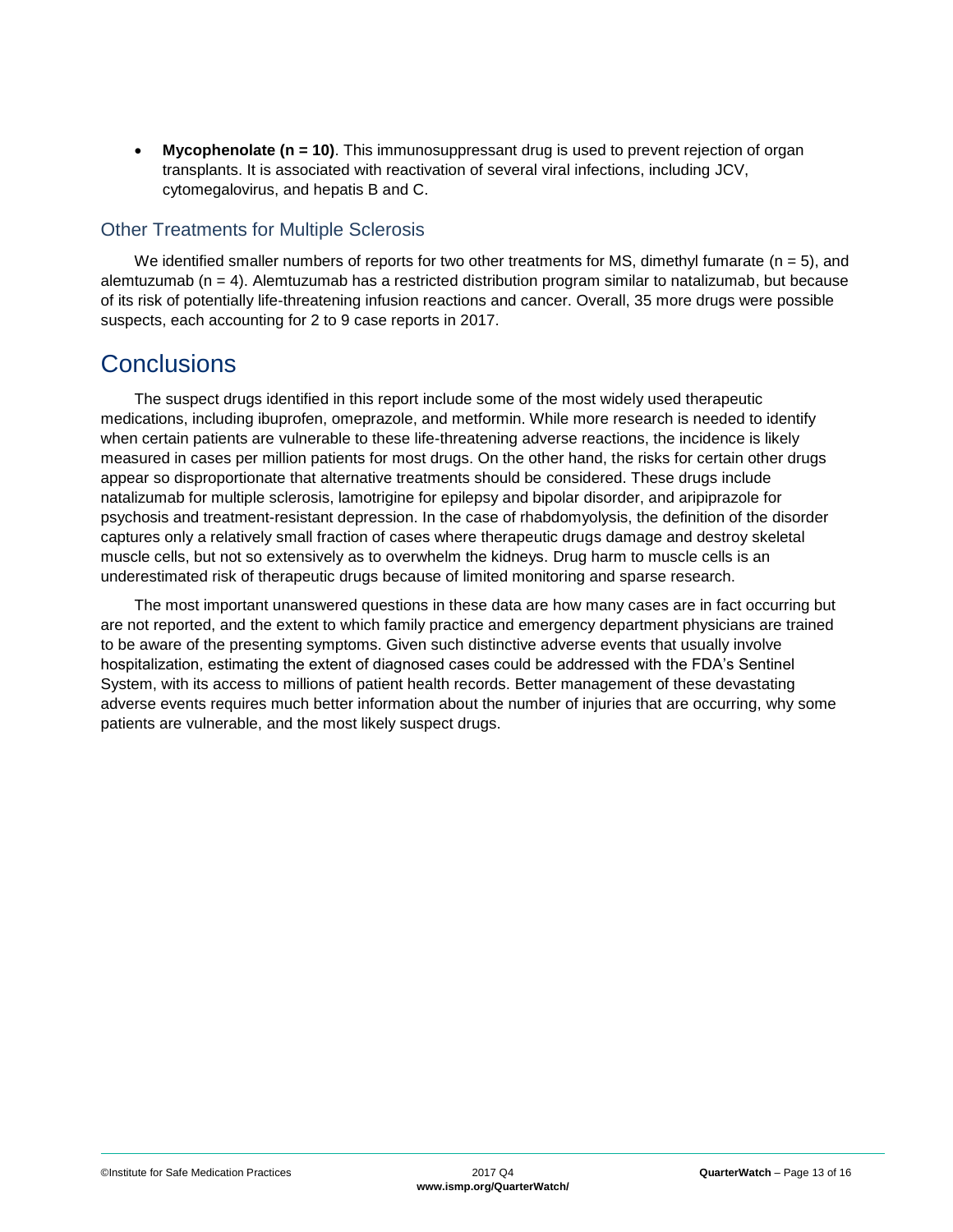# <span id="page-13-0"></span>**References**

- 1. FDA Adverse Events Reporting System (FAERS) : Latest Quarterly Data Files (2017) Food and Drug Administration web site. URL: http://www.fda.gov/Drugs/GuidanceComplianceRegulatoryInformation/Surveillance/AdverseDrugEffects/ ucm082193.htm. Accessed 3 July 2017.
- 2. Code of Federal Regulations Title 21 314.80 Postmarketing reporting of adverse drug experiences (2011) Food and Drug Administration. URL: http://www.accessdata.fda.gov/scripts/cdrh/cfdocs/cfcfr/CFRSearch.cfm?fr=314.80. Accessed 10 January 2017.
- 3. MedDRA MSSO (2017) Introductory Guide MedDRA Version 20.1 Chantilly, VA: MedDRA Maintenance and Support Services Organization.
- 4. MedDRA MSSO (2017) Introductory Guide for Standardised MedDRA Queries (SMQs) Version 20.1 Chantilly, VA: MedDRA Maintenance and Support Services Organization.
- 5. RxNorm Overview (2018) U.S. National Library of Medicine Unified Medical Language System (UMLS) web site. URL: https://www.nlm.nih.gov/research/umls/rxnorm/. Accessed 17 April 2018.
- 6. Medical Expenditure Panel Survey Home (2018) AHRQ Agency for Healthcare Research and Quality web site. URL: https://www.meps.ahrq.gov/mepsweb/. Accessed 15 March 2018.
- 7. Mockenhaupt M, Viboud C, Dunant A, Naldi L, Halevy S, et al. (2008) Stevens-Johnson syndrome and toxic epidermal necrolysis: assessment of medication risks with emphasis on recently marketed drugs. The EuroSCAR-study. J Invest Dermatol 128: 35–44.
- 8. Volpi-Abadie J, Kaye AM, Kaye AD (2013) Serotonin syndrome. Ochsner J 13: 533–540.
- 9. Bosch X, Poch E, Grau JM (2009) Rhabdomyolysis and Acute Kidney Injury. N Engl J Med 361: 62–72.
- 10. Mikkelsen T, Toft P (2004) The correlation between creatine kinase and myoglobin in critical ill patients with rhabdomyolysis. Crit Care 8: 155.
- 11. Coste J, Billionnet C, Rudnichi A, Pouchot J, Dray-Spira R, et al. (2018) Statins for primary prevention and rhabdomyolysis: A nationwide cohort study in France. Eur J Prev Cardiol: 2047487318776831.
- 12. Nance JR, Mammen AL (2015) Diagnostic Evaluation of Rhabdomyolysis. Muscle Nerve 51: 793–810.
- 13. Hryniewicki AT, Wang C, Shatsky RA, Coyne CJ (2018) Management of Immune Checkpoint Inhibitor Toxicities: A Review and Clinical Guideline for Emergency Physicians. J Emerg Med: [epub ahead of print].
- 14. Avila J, Bronner J (2015) Serotonin Syndrome and Neuroleptic Malignant Syndrome: Pearls & Pitfalls www.emDocs.Net. URL: http://www.emdocs.net/serotonin-syndrome-and-neuroleptic-malignantsyndrome-pearls-pitfalls/. Accessed 18 August 2018.
- 15. Neuroleptic Malignant Syndrome or Serotonin Syndrome? (2012) Medsafe: The New Zealand Medicines and Medical Devices Authority. URL: http://www.medsafe.govt.nz/profs/PUArticles/Dec2012Neuroleptic.htm. Accessed 3 August 2018.
- 16. Uddin MF, Alweis R, Shah SR, Lateef N, Shahnawaz W, et al. (2017) Controversies in Serotonin Syndrome Diagnosis and Management: A Review. J Clin Diagn Res JCDR 11: OE05–OE07.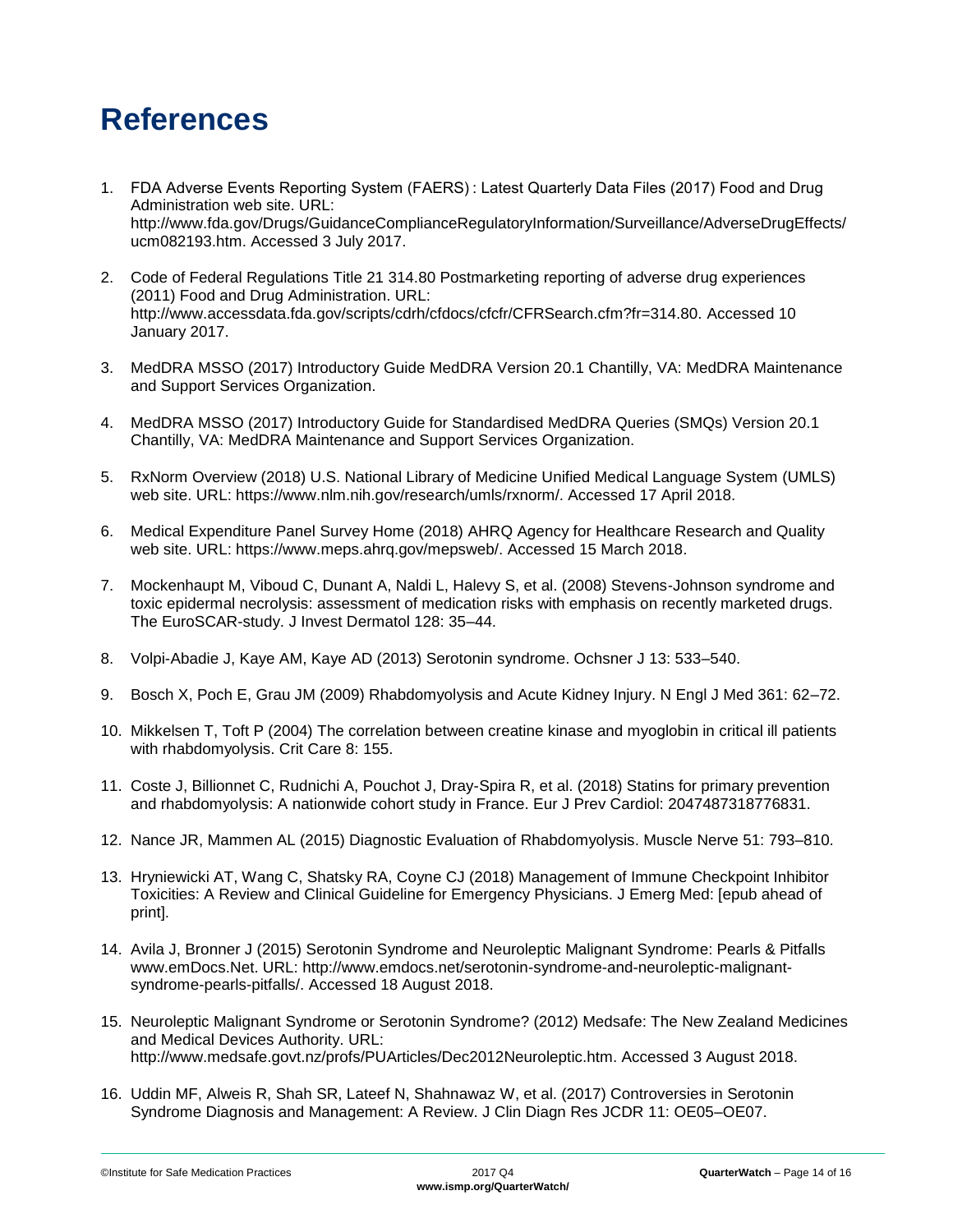- 17. Hassamal S, Miotto K, Dale W, Danovitch I (2018) Tramadol: Understanding the Risk of Serotonin Syndrome and Seizures. Am J Med: [epub ahead of print].
- 18. Boyer EW, Shannon M (2005) The serotonin syndrome. N Engl J Med 352: 1112–1120.
- 19. Simon LV, Callahan AL (2018) Neuroleptic Malignant Syndrome. StatPearls. Treasure Island (FL): StatPearls Publishing.
- 20. Oruch R, Pryme IF, Engelsen BA, Lund A (2017) Neuroleptic malignant syndrome: an easily overlooked neurologic emergency. Neuropsychiatr Dis Treat 13: 161–175.
- 21. Tse L, Barr AM, Scarapicchia V, Vila-Rodriguez F (2015) Neuroleptic Malignant Syndrome: A Review from a Clinically Oriented Perspective. Curr Neuropharmacol 13: 395–406.
- 22. Prescribing information for PAXIL paroxetine hydrochloride tablet, film coated [package insert] (2012) Research Triangle Park, NC: GlaxoSmithKline.
- 23. Callahan SW, Oza VS (2017) Stevens-Johnson Syndrome—A Look Back. JAMA Dermatol 153: 240.
- 24. Schneider JA, Cohen PR (2017) Stevens-Johnson Syndrome and Toxic Epidermal Necrolysis: A Concise Review with a Comprehensive Summary of Therapeutic Interventions Emphasizing Supportive Measures. Adv Ther 34: 1235–1244.
- 25. Heng YK, Lee HY, Roujeau J-C (2015) Epidermal necrolysis: 60 years of errors and advances. Br J Dermatol 173: 1250–1254.
- 26. Lerch M, Mainetti C, Terziroli Beretta-Piccoli B, Harr T (2018) Current Perspectives on Stevens-Johnson Syndrome and Toxic Epidermal Necrolysis. Clin Rev Allergy Immunol 54: 147–176.
- 27. Oshima Y, Tanimoto T, Yuji K, Tojo A (2018) Drug-associated progressive multifocal leukoencephalopathy in multiple sclerosis patients. Mult Scler: [epub ahead of print].
- 28. Bohra C, Sokol L, Dalia S (2017) Progressive Multifocal Leukoencephalopathy and Monoclonal Antibodies: A Review. Cancer Control J Moffitt Cancer Cent 24: 1073274817729901.
- 29. Major EO, Yousry TA, Clifford DB (2018) Pathogenesis of progressive multifocal leukoencephalopathy and risks associated with treatments for multiple sclerosis: a decade of lessons learned. Lancet Neurol 17: 467–480.